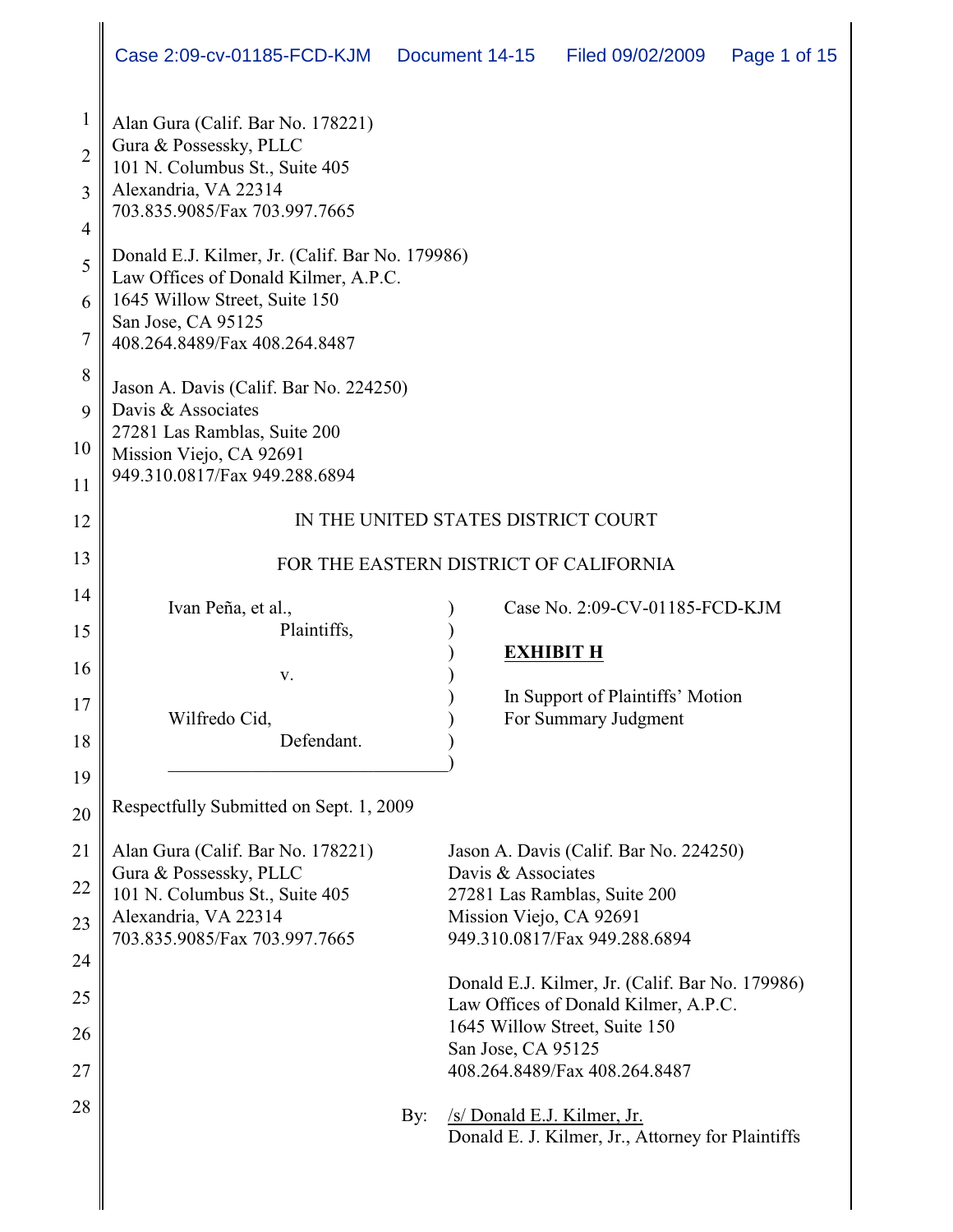*EDMUND* <sup>G.</sup> *BROWN* JR. FCD-KJM Document 14-15 Filed 09/02/2009 Page 2 of  $\mathbb{R}$ *Attorney General*

....



Facsimile: (916) 263-0676

(916) 263·5153

*DEPARTMENT OF JUSTICE* FIREARMS DIVISION P.O. BOX 160487 SACRAMENTO, CA 95816·0487

January 12, 2007

Mr. Carlos Guevara General Counsel Glock, Inc. 6000 Highlands Parkway Smyrna, GA 30082

Re: Glock Proposed Ambidextrous Magazine Release

Dear Mr. Guevara:

I am writing in response to your request that the Firearms Division ofthe California Department of Justice (DOJ) waive the requirement that a number of Glock handguns that have been redesigned to have an ambidextrous magazine release be tested by an independent DOJ· certified laboratory. Upon review of the issue, we have determined that we do not have the authority to exempt a handgun on DOl's roster that is redesigned to have an ambidextrous magazine release from the testing requirement.

California law makes it a crime to import into the state for sale, keep for sale, offer or expose for sale, give or lend any "unsafe handgun." (California Penal Code § 12125(a).) A handgun is considered unsafe if it fails to meet the criteria set forth in Penal Code section 12126 after testing and approval by a DOl-certified handgun testing laboratory. (Pen. Code § 12130.) A handgun that is tested and approved is eligible for listing on DO]'s roster of handguns that have been tested and determined not to be unsafe. (Pen. Code  $\S$  12131(a).)

 $A$  firearm shall be deemed to satisfy the requirements of subdivision (a) of Section 12131 if another firearm made by the same manufacturer is already listed and the unlisted firearm differs from the listed firearm only in one or more of the following features:

- 1. Finish, including~ but not limited to, bluing, chrome-plating, oiling, or engraving.
- 2. The material from which the grips are made.
- 3. The shape or texture of the grips, so long as the difference in grip shape or texture does not in any way alter the dimensions, material, linkage, or functioning of the magazine well, the barrel, the chamber, or any of the components of the firing mechanism of the firearm.
- 4. Any other purely cosmetic feature that does not in any way alter the dimensions, material, linkage, or functioning of the magazine well, the barrel, the chamber, or any of the components of the firing mechanism of the firearm." (Pen. Code  $\S$  12131.5(a).)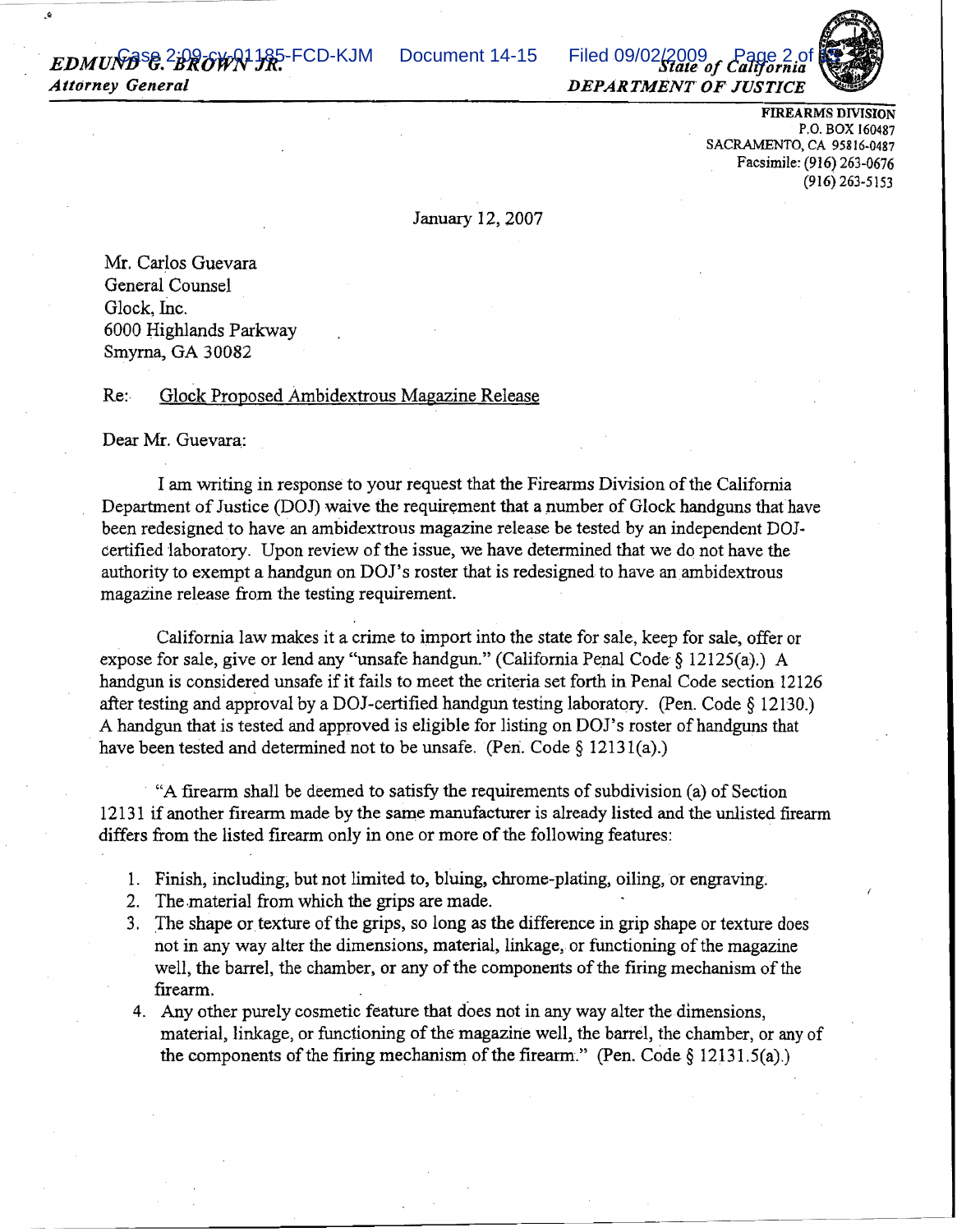Mr. Guevara January 12,2007 Page 2

Handgun models that do not meet one of the criteria of Penal Code section 12131.5(a) are not "deemed to satisfy the requirements of subdivision (a) of Section 12131" and therefore must be tested, like **all** new models of handguns.

Glock proposes to alter the magazine catch on its models so that the catch grabs the magazine from the middle, rather than from the side, of the magazine. In order to do so, part of the frame must be cut to allow for a new magazine release button. The modification to the magazine release is a physical change to the firearm that is not listed in Penal Code section 12131.5(a). Physical changes to a listed handgun that do not qualify as exempt changes under section 12131.5(a) require that the redesigned handgun be tested prior to being listed on the *DOl* roster of "not unsafe handguns."

The Penal Code does not give DOl discretion to waive the testing requiremerit. Unless a statute gives a governmental agency such discretion, the agency is prohibited from expandipg the scope ofthe statute. (See *Lockyer* v. *City and County afSan Francisco* (2004) 33 CalAth 1055, 1081-1082 [illegal for a county clerk, charged with ministerial duty of issuing marriage licenses, to issue license to a same sex couple when statute authorized licenses only to couple of opposite sex; official improperly employed his own judgment or opinion concerning the statutes propriety or impropriety].) ,

A California owner of a Glock handgun model with a standard magazine release who wishes to have his or her handgun retrofitted with an ambidextrous magazine release may send the firearm to Glock. Glock could then retrofit the handgun and return it to its owner. No further testing of the retrofitted handgun would be required.

We apologize for any inconvenience caused by the delay in providing a final opinion to you about this matter. If you have any questions or concerns, please contact me at (916) 263-5153.

Sincerely,.

14 - 7. 2 - P

ALISON Y. MERRILEES Deputy Attorney General

For EDMUND G. BROWN JR. Attorney General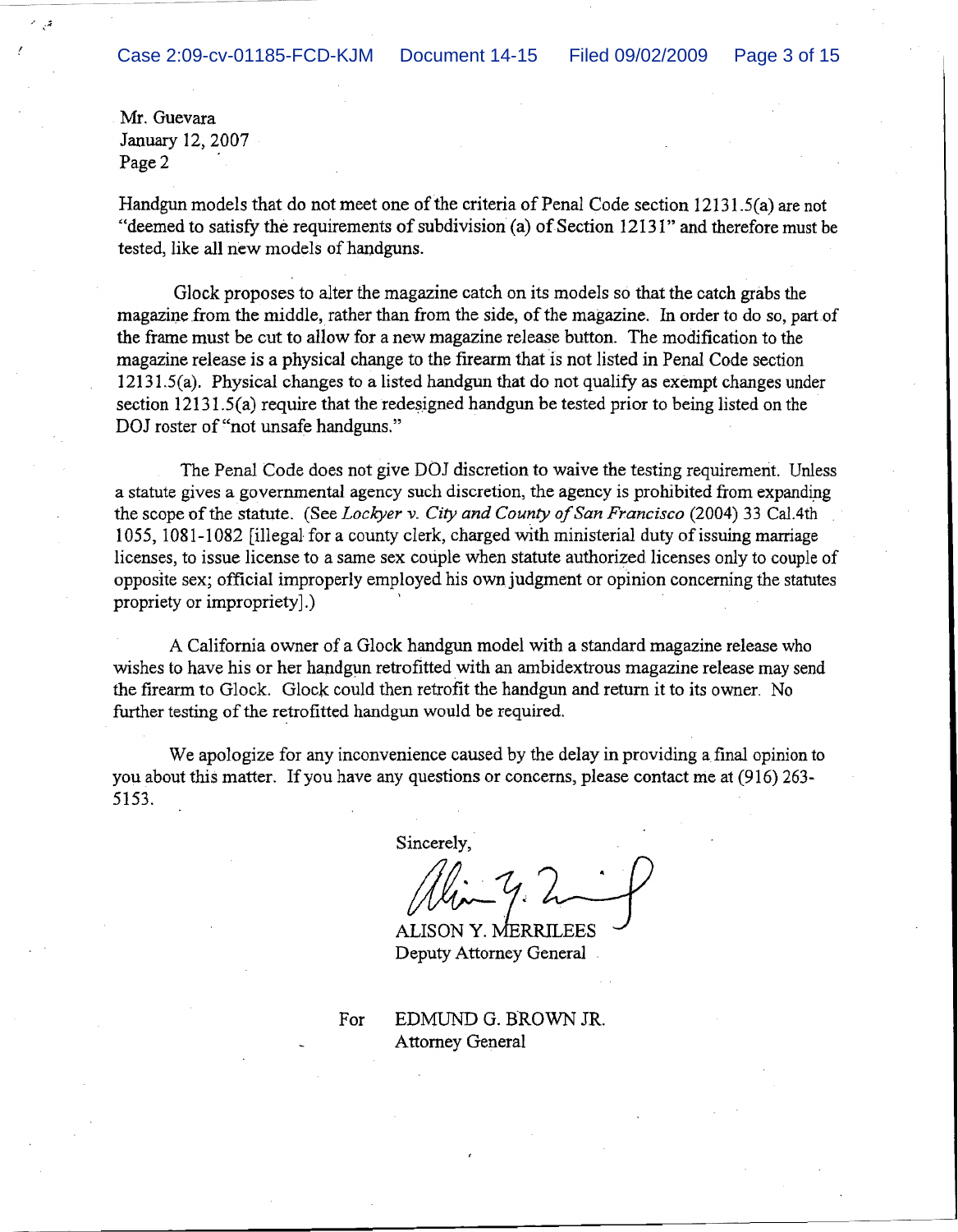### Case 2:09-cv-01185-FCD-KJM Document 14-15 Filed 09/02/2009 Page 4 of 15

| From:    | <b>Justin Phillips</b>      |
|----------|-----------------------------|
| To:      | Cheryle Massaro             |
| Date:    | 1/24/2007 3:20:27 PM        |
| Subject: | Fwd: GLOCK Magazine Release |

fyi

Dear Mr. Phillips,

>>> Carlos Guevara **11/20/2006 2:07 PM >>>** 

According to our phone conversation, I am sending some pictures that show the proposed ambidextrous magazine release. As I mentioned, we plan to replace the current magazine release with the new ambidextrous part on all GLOCK models to better accommodate our left handed users.

We kindly request confirmation from the DOJ as to whether this minor improvement can be implemented on all GLOCK models currently approved for sale in California without additional testing.

We appreciate your assistance.

Best regards,

Carlos A. Guevara General Counsel GLOCK, Inc. Dir.770-319-4778 Fax. 770-437-4714

#### Disclaimer:

This e-mail and any attached files are confidential and may be legally privileged. If you are not the intehded recipient or have received this' transmission in error please notify the sender immediately and then delete this e-mail. Any unauthorized disclosure, reproduction, copying, distribution,or other dissemination or use of this communication is strictly prohibited.This message is provided for informational purposes only. This medium is not to be used for the exchange of legally binding communications.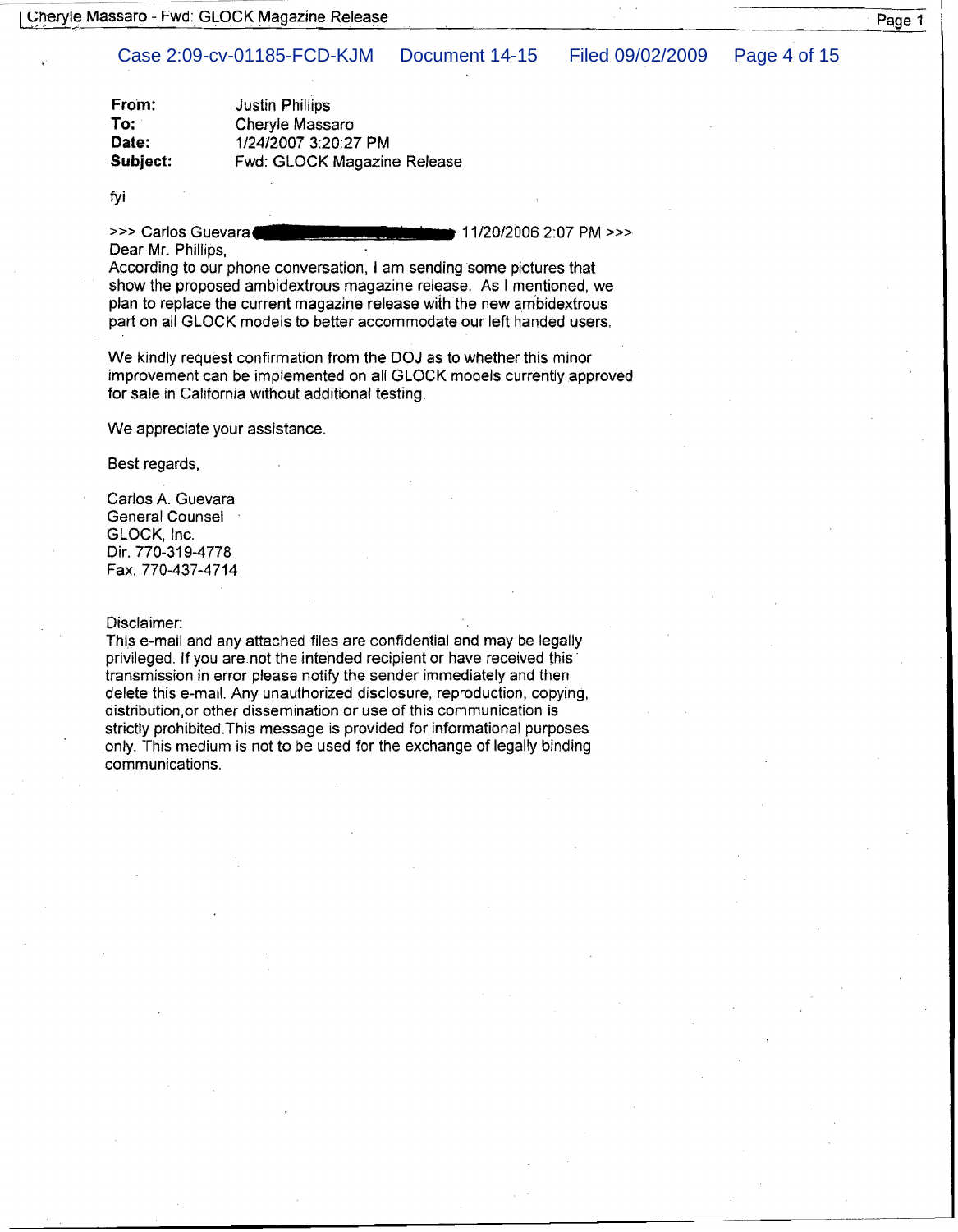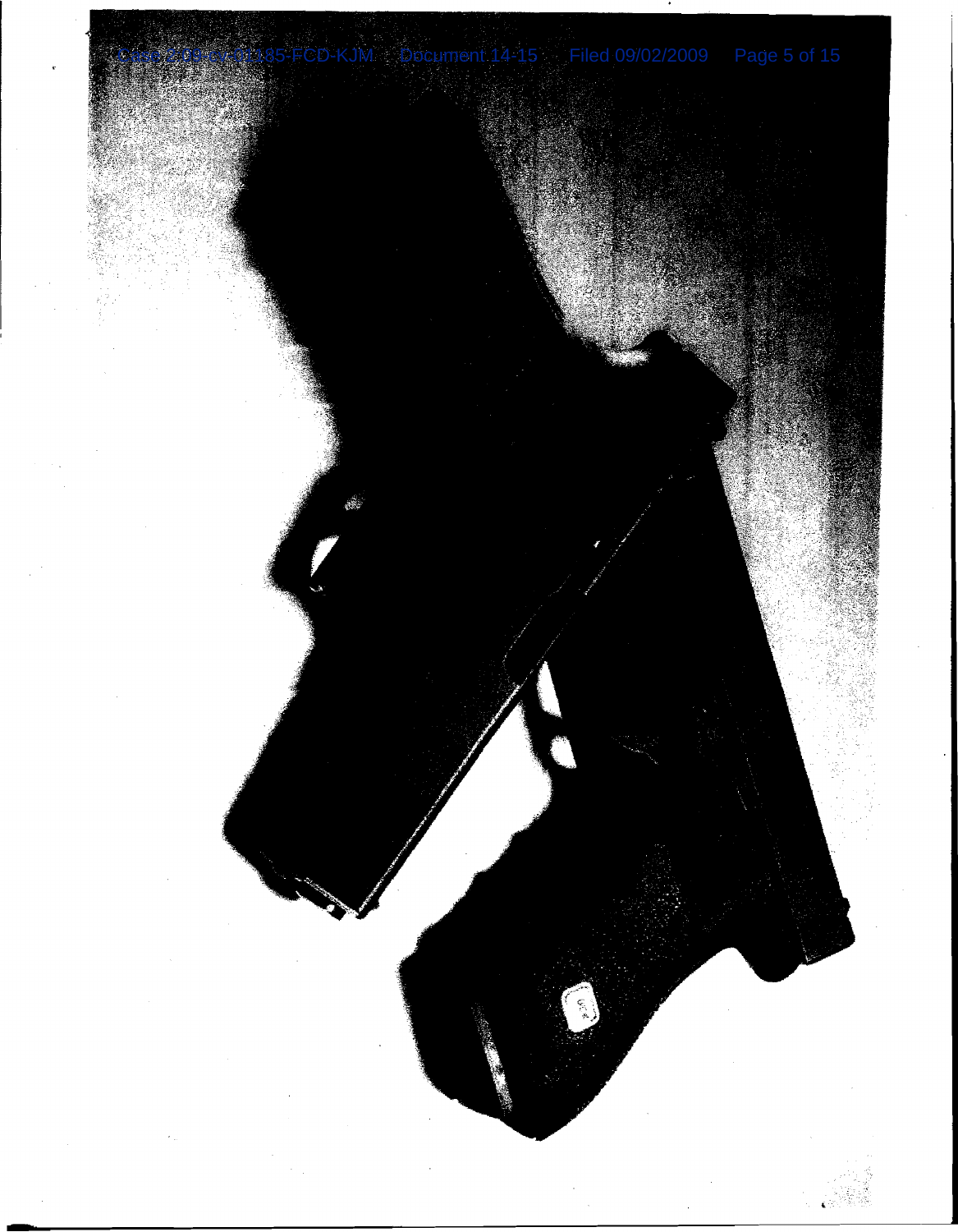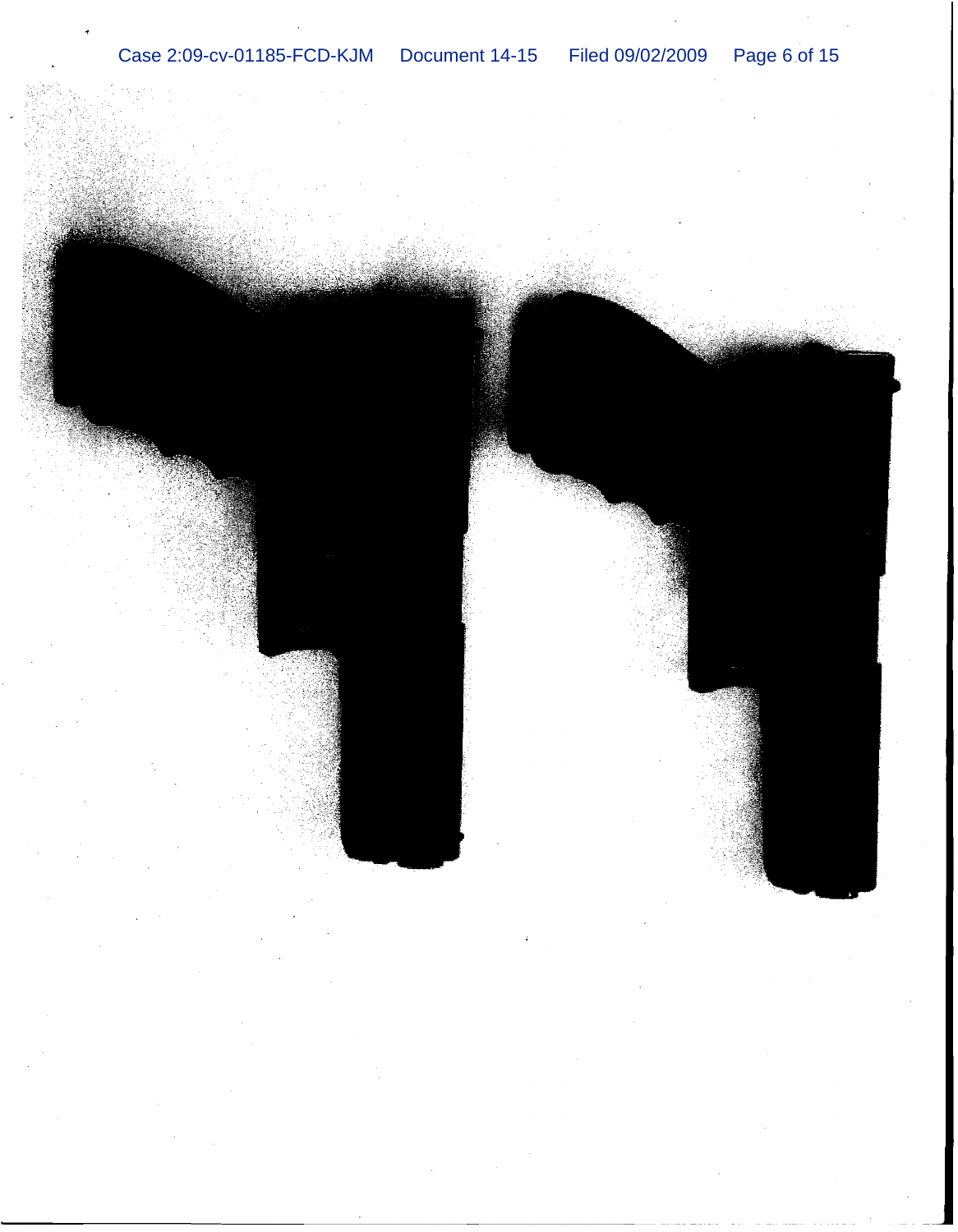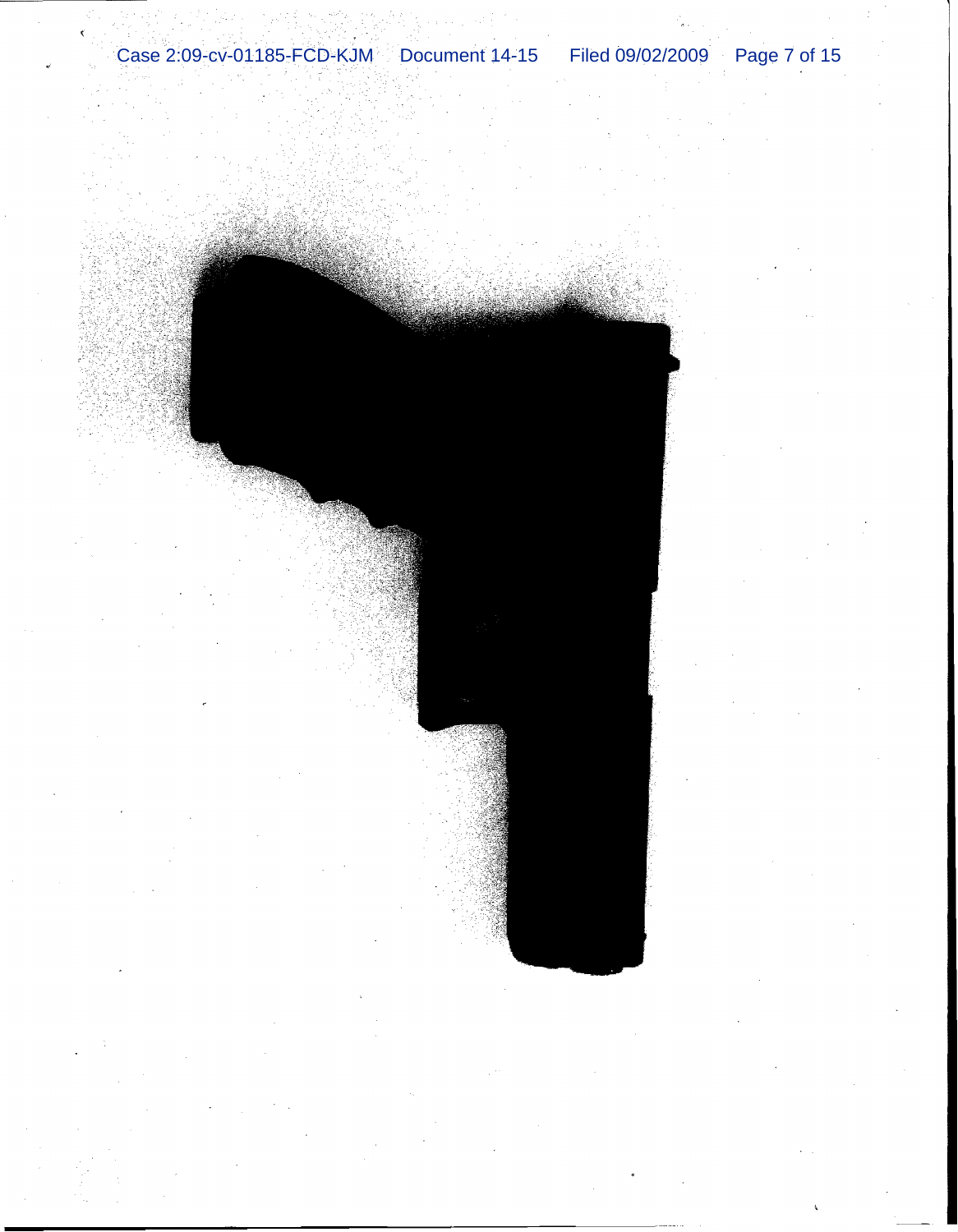# Case 2:09-cv-01185-FCD-KJM

# Document 14-15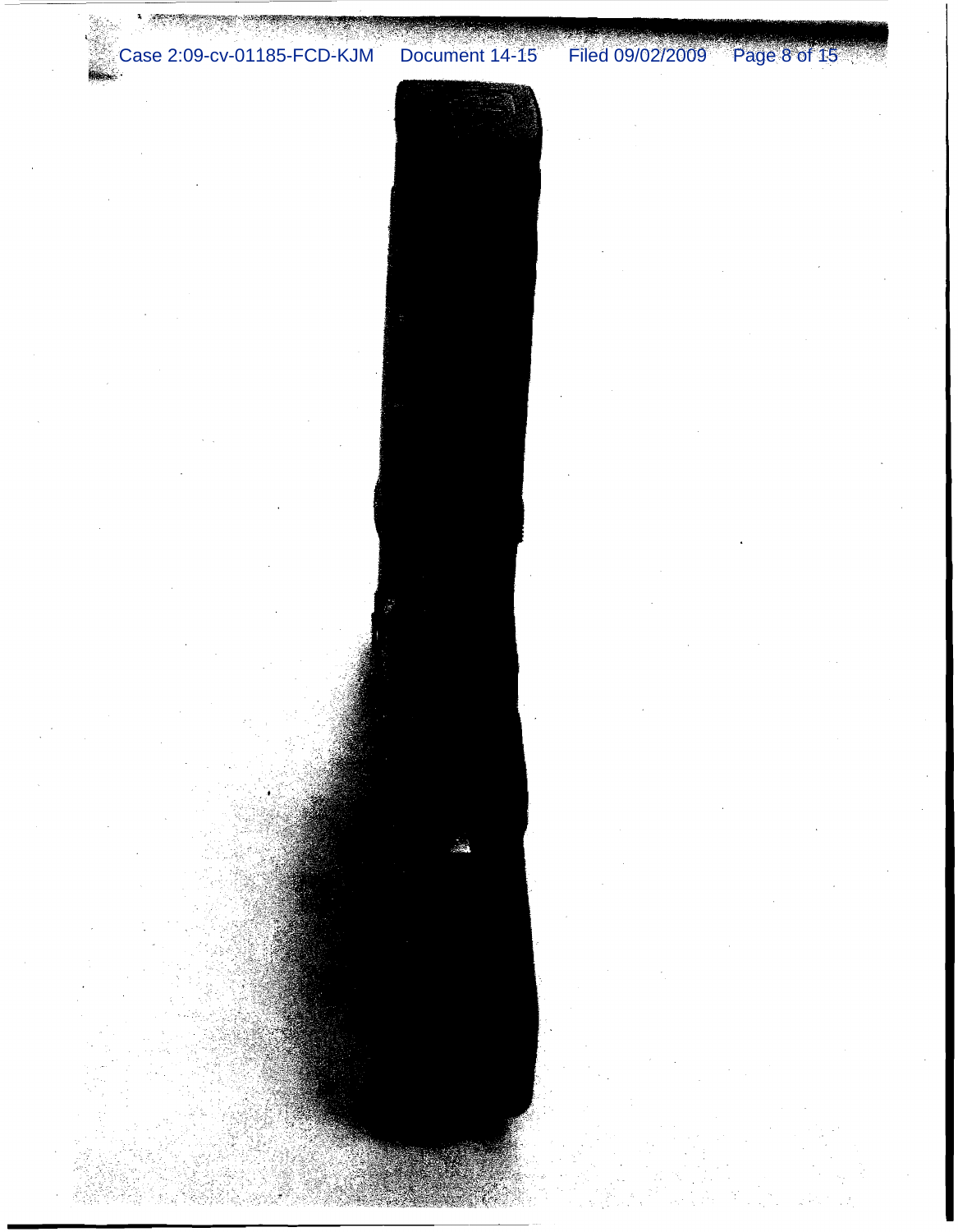*EDMUND G. BROWN JR.* **Attorney** *General* 

Case 2:09-cv-01185-FCD-KJM Document 14-15 Filed 09/02/2009 Page 9 of 15<br>Chronic California *DEPARTMENT OF JUSTICE •*



FIREARMS DIVISION P.O. BOX 160487 SACRAMENTO. CA 95816-0487 Facsimile: (916) 263-0676 (916)263-5153

January 12, 2007

Mr. Carlos Guevara General Counsel Glock, Inc. 6000 Highlands Parkway Smyrna, GA 30082

#### .Re: Glock Proposed Ambidextrous Magazine Release

Dear Mr. Guevara.:

I am writing in response to your request that the Firearms Division ofthe California Department of Justice (DOJ) waive the requirement that a number of Glock handguns that have been redesigned to have an ambidextrous magazine release be tested by an independent DOJcertified laboratory. Upon review of the issue, we have determined that we do not have the authority to exempt a handgun on DOJ's roster that is redesigned to have an ambidextrous magazine release from the testing requirement.

California law makes it a crime to import into the state for sale, keep for sale, offer or expose for sale, give or lend any "unsafe handgun." (California Penal Code'§ 12125(a).) A handgun is considered unsafe if it fails to meet the criteria set forth in Penal Code section 12126 after testing and approval by a DOJ-certified handgun testing laboratory. (Pen. Code § 12130.) A handgun that is tested and approved is eligible for listing on DOl's roster ofhandguns that have been tested and determined not to be unsafe. (Pen. Code  $\S$  12131(a).)

"A firearm shall be deemed to satisfy the requirements of subdivision (a) of Section 12131 if another firearm made by the same manufacturer is already listed and the unlisted firearm differs from the listed firearm only in one or more of the following features:

- 1. Finish, including, but not limited to, bluing, chrome-plating, oiling, or engraving.
- 2. The material from which the grips are made.
- 3. The shape or texture of the grips, so long as the difference in grip shape or texture does not in any way alter the dimensions, material, linkage, or functioning of the magazine well, the barrel, the chamber, or any of the components of the firing mechanism of the firearm.
- 4. Any other purely cosmetic feature that does not in any way alter the dimensions, material, linkage, or functioning of the magazine well, the barrel, the chamber, or any of the components of the firing mechanism of the firearm." (Pen. Code  $\S$  12131.5(a).)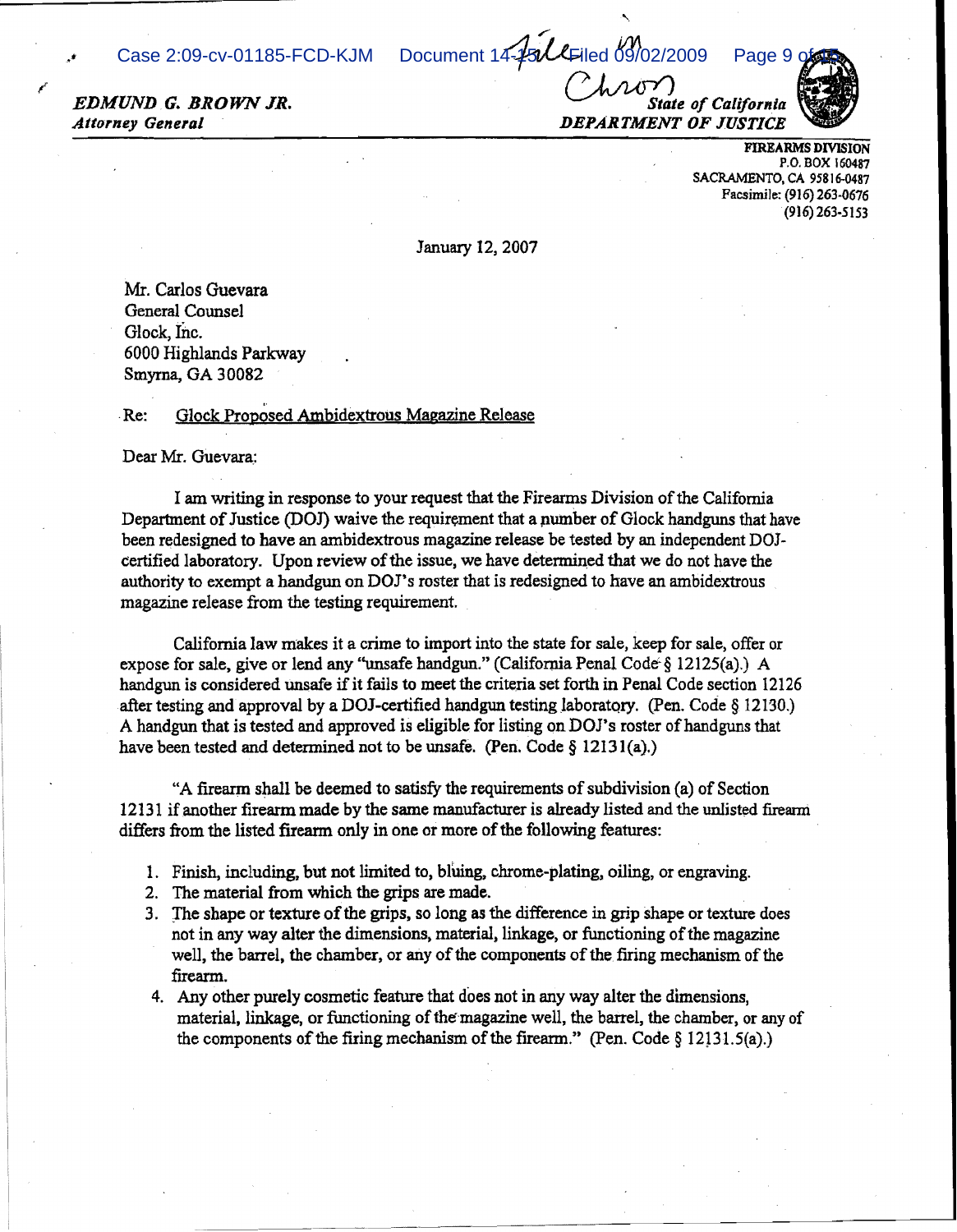Mr. Guevara January 12,2007 Page 2

. "

> Handgun models that do not meet one of the criteria of Penal Code section 12131.5(a) are not "deemed to satisfy the requirements of subdivision (a) of Section 12131" and therefore must be tested, like all new models of handguns.

> . Glock proposes to alter the magazine catch on its models so that the catch grabs the magazine from the middle, rather than from the side, of the magazine. In order to do so, part of the frame must be cut to allow for a new magazine release button. The modification to the magazine release is a physical change to the firearm that is not listed in Penal Code section 12131.5(a). Physical changes to a listed handgun that do notqualify as exempt changes under section  $12131.5(a)$  require that the redesigned handgun be tested prior to being listed on the , DOJ roster of "not unsafe handguns."

> The Penal Code does not give DOJ discretion to waive the testing requirement. Unless a statute gives a governmental agency such discretion, the agency is prohibited from expanding the scope ofthe statute. (See *Lockyer v. City and County ofSan Francisco* (2004) 33 Cal.4th 1055, 1081 1082 [illegal for a county clerk, charged with ministerial duty ofissuing marriage licenses, to issue license to a same sex couple when statute authorized licenses only to couple of opposite sex; official improperly employed his own judgment or opinion concerning the statutes propriety or impropriety].)

A California owner of a Glock handgun model with a standard magazine release who wishes to have his or her handgun retrofitted with an ambidextrous magazine release may send the firearm to Glock. Glock could then retrofit the handgun and return it to its owner. No further testing of the retrofitted handgun would be required.

We apologize for any inconvenience caused by the delay in providing a final opinion to you about this matter. Ifyou have any questions or concerns, please contact me at (916) 263- 5153.

Sincerely,

incerely,<br>*Min*  $y \sim 2$ 

ALISON Y. MERRILEES Deputy Attorney General .

For EDMUND G. BROWN JR. Attorney General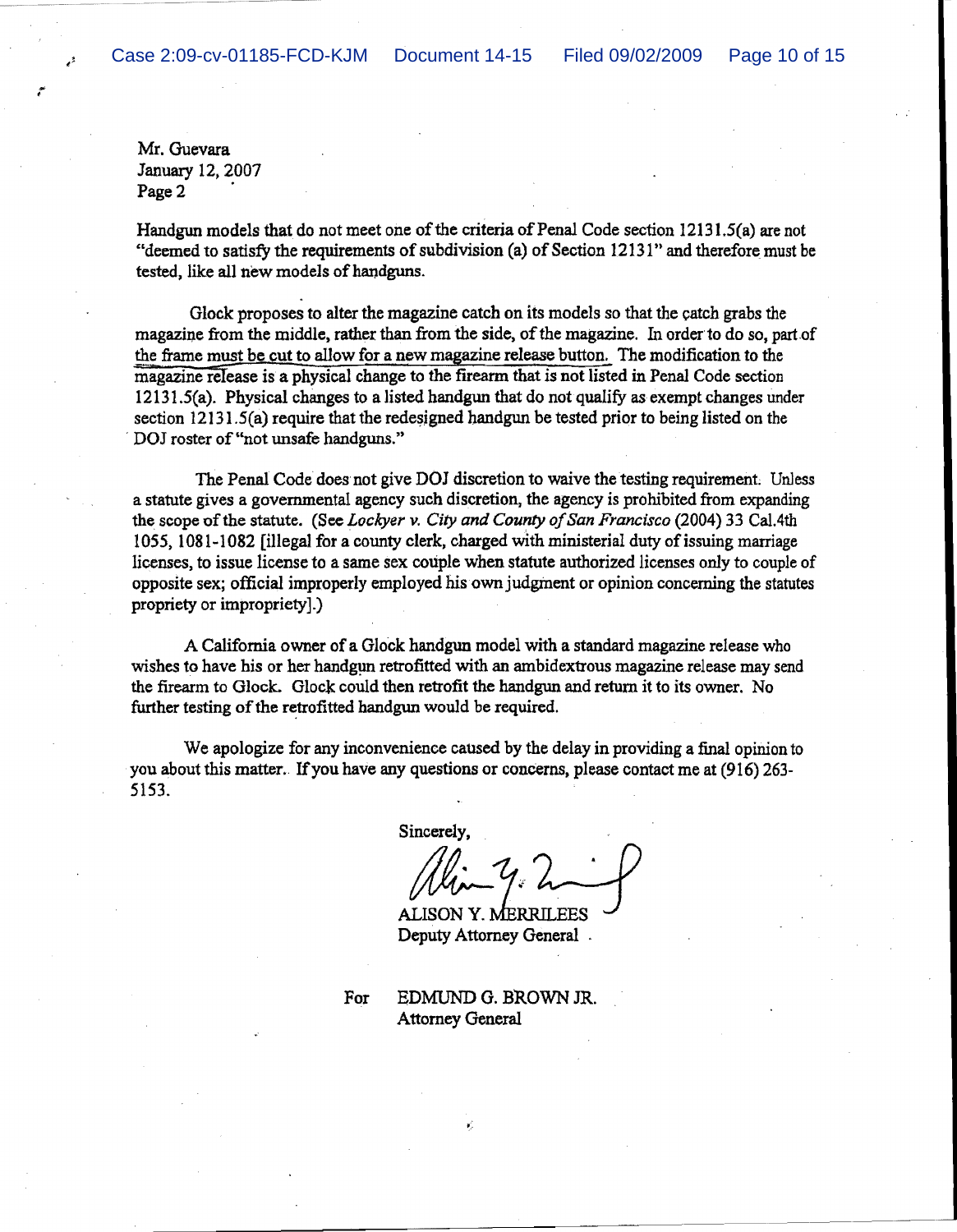Case 2:09-cv-01185-FCD-KJM

## Document 14-15 Filed 09/02/2009 Page 11 of 15

U.S.A

**nck** 

**PERFECTION** 

GLOCK, Inc.

į,

GLOCK, Inc., P.O.Box 369. Smvma. Georgia 30081.  $U.S.A.$ 

Ms. Allson Y. Merrilees **Deputy Attorney General California Department of Justice** P.O. Box 160487 **Sacramento, CA 95816-0487** 

vour reference Ambidextrous Magazine Release

Dated January 12, 2007 our reference



Smyma. January 31, 2007

 $1/2$ 

**GLOCK Ambidextrous Magazine Release** 

Dear Ms. Merrilees:

Re:

Thank you for your letter dated January 12, 2007 in which the California Department of Justice (DOJ) found, based primarily upon certain photographs provided by GLOCK, Inc., that the replacement of the standard magazine release for a new ambidextrous type on GLOCK pistols currently on the DOJ's roster of approved handguns does not fall within the Penal Code section 12131.5(a). We respectfully ask that you reconsider your initial findings for the following reasons: 1) the upgraded magazine release does not require a redesign of the pistol or an additional cut on the grip section of the frame, and 2) the physical change to the firearm is so limited, such that its differences, when compared to the listed firearms, eclipse those enumerated in section 12131.5(a).

In particular, the proposed magazine release does not require an additional cut in the frame to allow ambidextrous operation as initially believed by DOJ. A close look at the current design of the pistol, in particular the operation of its magazine release, clearly shows that it already provides the cut on the opposite side of the grip to be used for the upgraded part.

Moreover, the proposed ambidextrous magazine release does not require redesign of the pistol, but rather a very limited modification to the shape of the grip and some internal changes to accommodate proper engagement / release of the magazine. Please note that as regulred by Section 12131.5(a)3, the modification to the grip shape does not in any way alter the dimensions, material, linkage, or functioning of the magazine well, the barrel, the chamber, or any of the components of the firing mechanism of the firearm.

In order to fully appreciate the limited modification to the grip and the operation of the proposed ambidextrous magazine release, we request and would welcome the opportunity to meet with DOJ representatives to further explain this limited modification and to make prototypes available for your examination.

na Kilo Igrije (1963)<br>Smalt materije populacije

 $\{a_{i}\}$  , where  $\{a_{i}\}$ 

model (that was tested

초감해되

ไ นั่งอาหาร์ ตั้งเรือ ไป 25

Mag Release CA DOJ 1.8cc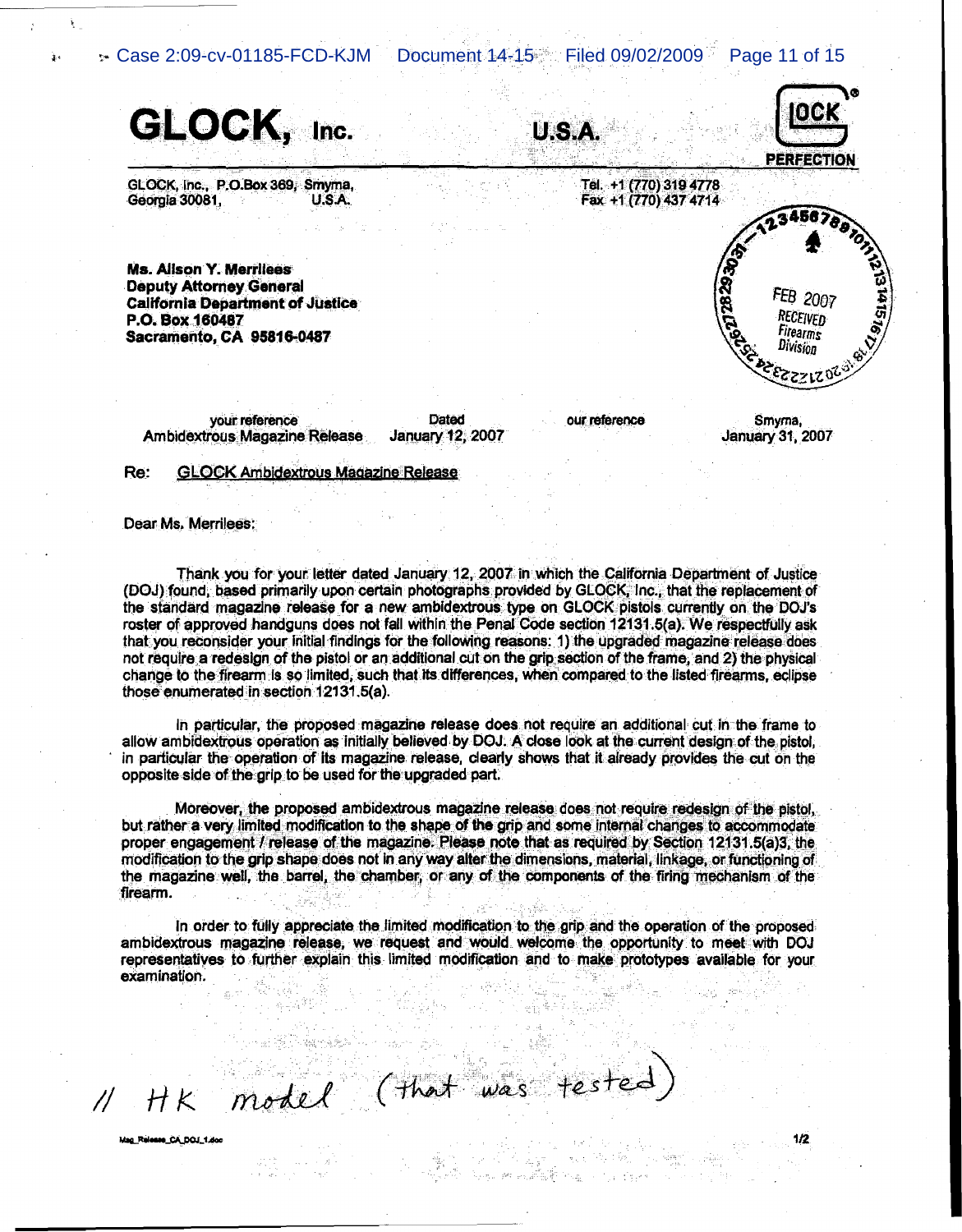Case 2:09-cv-01185-FCD-KJM Document 14-15 Filed 09/02/2009 Page 12 of 15



ę

**USA**

We truly appreciate your assistance with this matter. Should you have any questions or require any additional information, please feel free to contact me.

Sincerely,

 $\Gamma$ 

Carlos A. Guevara GLOCK, Inc General Counsel Oir.770-319-4778 Fax 770-437-4774 carlos.guevara@glock.us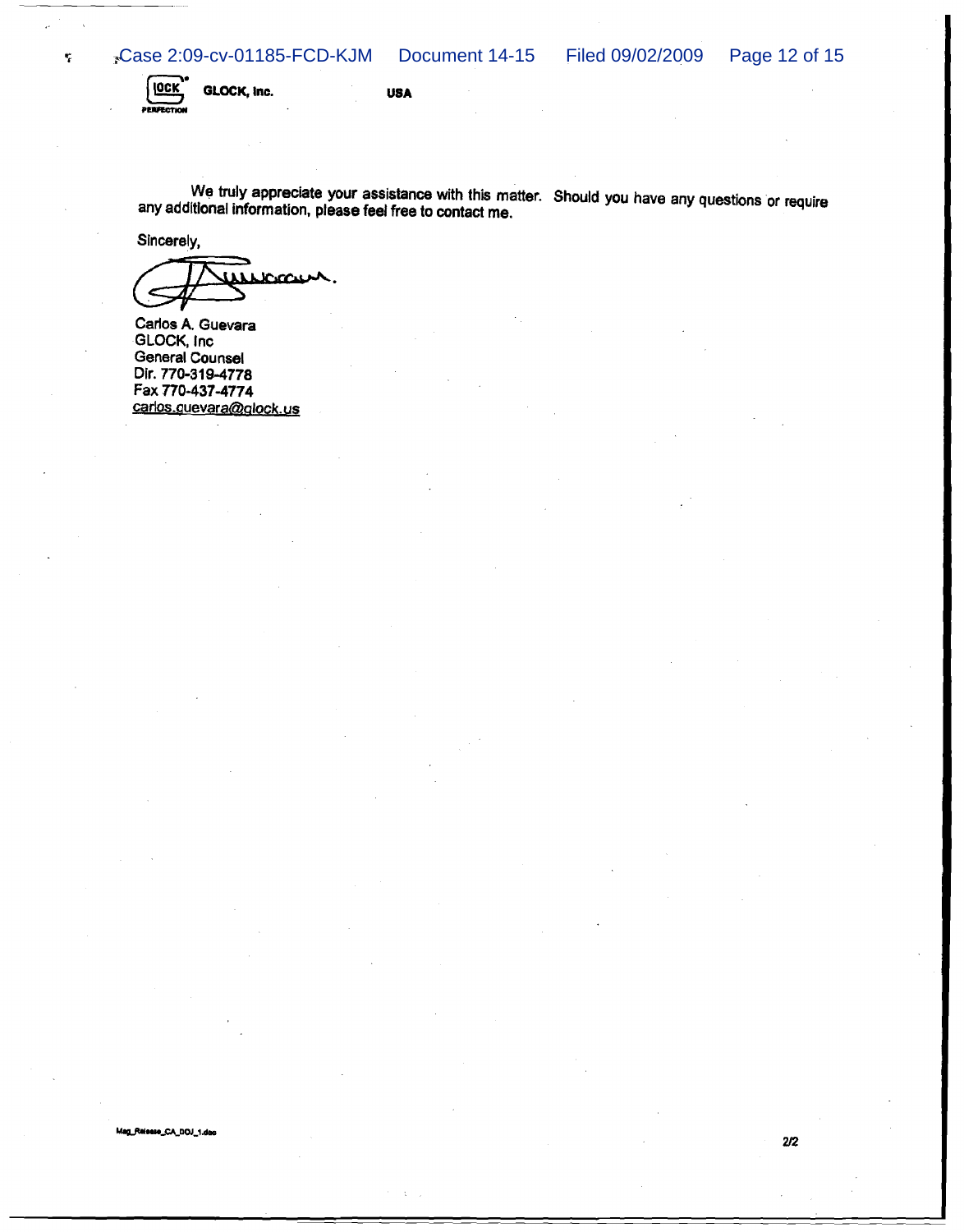, '

12131. (a) On and after January I, 2001, the Department of Justice shall compile, publish, and thereafter maintain <sup>a</sup> roster listing all of the pistols, revolvers, and other firearms capable of being concealed upon the person that have been tested by a certified testing laboratory, have been determined not to be unsafe handguns, and may be sold in this state pursuant to this title. The roster shall list, for each firearm, the manufacturer, model number, and model name.

(b) (1) The department may charge every person in this state who is licensed as <sup>a</sup> manufacturer of firearms pursuant to Chapter <sup>44</sup> (commencing with Section 921) of Title 18 of the United states Code, and any person in this state who manufactures or causes to be manufactured, imports into the state for sale, keeps for sale, or offers or exposes for sale any pistol, revolver, or other firearm capable of being concealed upon the person in this state, an annual fee not exceeding the costs of preparing, publishing, and maintaining the roster pursuant to subdivision (a) and the costs of research and development, report analysis, firearms storage, and other program infrastructure costs necessary to implement this chapter.

(2) Any pistol, revolver, or other firearm capable of being concealed upon the person that is manufactured by a manufacturer who manufactures or causes to be manufactured, imports into the state for sale, keeps for sale, or offers or exposes for sale any pistol, revolver, or other firearm capable of being concealed upon the person in this state, and who fails to pay any fee required pursuant to paragraph (1), may be excluded from the roster.

(3) If a purchaser has initiated a transfer of a handgun that is listed on the roster as not unsafe, and prior to the completion of the transfer, the handgun is removed from the roster of not unsafe handguns because of failure to pay the fee required to keep that handgun listed on the roster, the handgun shall be deliverable to the purchaser if the purchaser is not otherwise prohibited from purchasing or possessing the handgun. However, if <sup>a</sup> purchaser has initiated a transfer of a handgun that is listed on the roster as not unsafe, and prior to the completion of the transfer, the handgun is removed from the roster pursuant to subdivision (f), the handgun shall not be deliverable to the purchaser.

(c) The Attorney General may annually retest up to 5 percent of the handgun models that are listed on the roster described in subdivision (a).

(d) The retesting of a handgun model pursuant to subdivision *(c)* shall conform to the following:

(1) The Attorney General shall obtain from retail or wholesale sources, or both, three samples of the handgun model to be retested.

(2) The Attorney General shall select the certified laboratory to be used for the retesting.

(3) The ammunition used for the retesting shall be of 'a type recommended by the manufacturer in the user manual for the handgun: If the user manual for the handgun model makes no ammunition recommendation, the Attorney General shall select the ammunition to be used for the retesting. The ammunition shall be of the proper caliber for the handgun, commercially available, and in new condition.

(e) The retest shall be conducted in the same manner as the testing prescribed in Sections 12127 and 12128.

(f) If the handgun model fails retesting, the Attorney General

 $^{18}$ <sup>or</sup> Ambi *mag r-e-*∣ease

2 Changes

Rail<br>Changes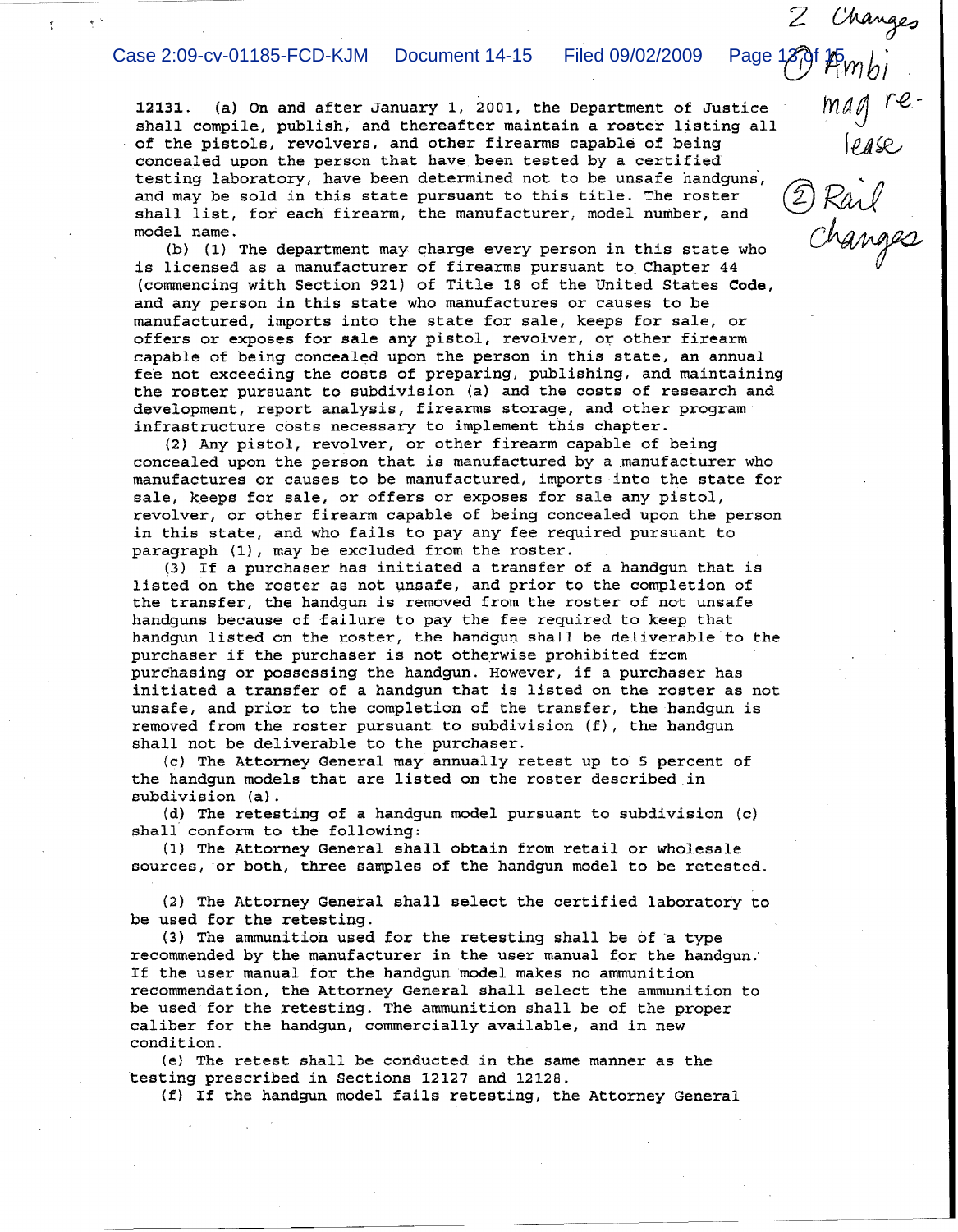shall remove the handgun model from the roster maintained pursuant to subdivision (a).

(g) A handgun model removed from the roster pursuant to subdivision (f) may be reinstated on the roster if all of the following are met:

(1) The manufacturer petitions the Attorney General for reinstatement of the handgun model.

(2) The manufacturer pays the Department of Justice for all of the costs related to the reinstatement testing of the handgun model, including the purchase price of the handguns, prior to reinstatement testing.

. (3) The reinstatement testing of the handguns shall be in accordance with subdivisions (d) and (e).

 $(4)$  The three handgun samples shall be tested only once for reinstatement. If the sample fails it may not be retested.

(S) If the handgun model successfully passes testing for reinstatement, and if the manufacturer of the handgun is otherwise in compliance with this chapter, the Attorney General shall reinstate the handgun model on the roster maintained pursuant to subdivision  $(a)$ .

(6) The manufacturer shall provide the Attorney General with the complete testing history for the handgun model.

(?) Notwithstanding subdivision *{C}I* the Attorney General may, at any time, further retest any handgun model that has been reinstated to the roster.

12131.5. (a) A firearm shall be deemed to satisfy the requirements of subdivision (a) of Section 12131 if another firearm made by the same manufacturer *is* already listed and the unlisted firearm differs from the listed firearm only *in* one or more of the following features:

(1) Finish, including, but not limited to, bluing, chrome-plating, ing, or engraving.  $\bigvee 0$ oiling, or engraving.

(2) The material from which the grips are made.  $\bigwedge$  O

 $(3)$  The shape or texture of the grips, so long as the difference in grip shape or texture does not in any way alter the dimensions, material<u>/linkage, or functioning of the magazine wel</u>l the barrel, the chamber, or any of the components of the firing mechanism of the firearm.  $\bigwedge^{\bullet}O$ firearm.

(4) Any other purely cosmetic feature that  $d$  oes not in any way alter the dimensions, material, linkage, or functioning of the magazine well) the barrel, the chamber, or any of the components of the firing mechanism of the firearm.

(b) Any manufacturer seeking to have a firearm listed under this section shall provide to the Department of Justice all of the following:

 $(1)$  The model designation of the listed firearm.

?.,

oR

(2) The model designation of each firearm that the manufacturer seeks to have listed under this section.

(3) A statement, under oath, that each unlisted firearm for which listing is sought differs from the listed firearm only in one or more and is in all otherwise the subdivision (a) and is in all other respects identical to the listed firearm.

(c) The department may, in its discretion and at any time, require a manufacturer to provide to the department any model for which

llers<br>- engagem 4<br>not functio

---------------------